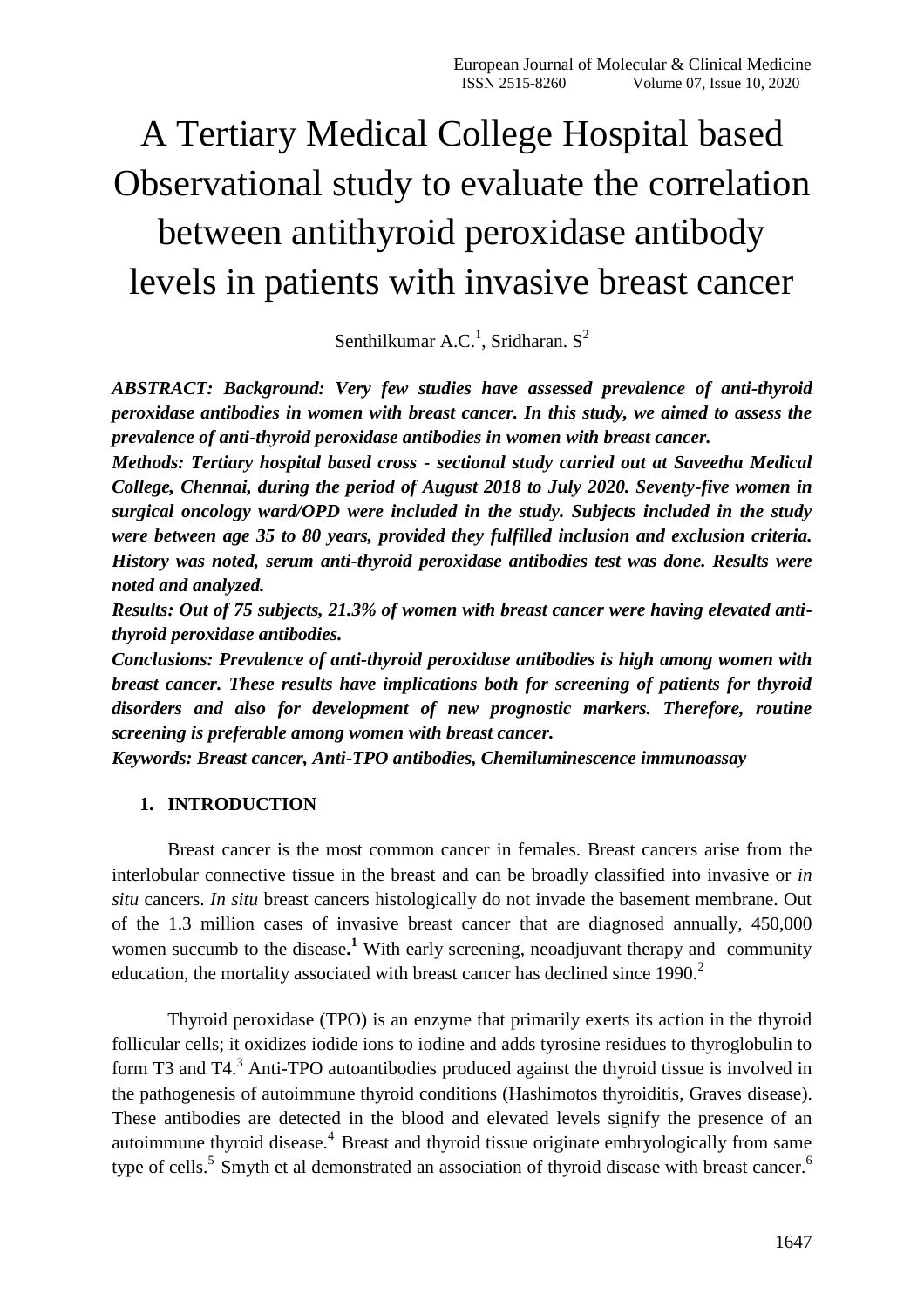Contrasting studies have postulated that the development of an autoimmune thyroid disease is independent of the estrogen and progesterone receptor status in breast cancer.<sup>7</sup>

This study was done to measure anti-TPO antibody levels in patients with breast cancer, and to understand the role of anti-TPO antibody and breast cancer.

## **2. METHODS**

The study was conducted in the Department of Surgical Oncology at Saveetha Medical College, Chennai. The study period is between August 2018 to July 2020. The study subjects were females, aged between 35 years and 80 years. Seventy five female patients were selected for this study.

## **INCLUSION CRITERIA**

- Women between  $35 80$  years of age
- Histopathological proven biopsy of invasive ductal breast cancer

Patients with early breast cancer, locally advanced breast cancer and metastatic breast cancer

# **EXCLUSION CRITERIA**

- Women less than 35 years and more than 80 years of age
- Pre-existing thyroid pathology
- Patient on thyroid supplementation or anti0thyroid medication
- Prior chemotherapy or radiotherapy to the breast
- Prior breast conservation surgery
- Patients with in situ breast lesions

A core needle biopsy using a 14G needle was done prior to the withdrawal of venous blood samples. After obtaining written consent from the patient and under aseptic precautions, a core needle biopsy was done under local anaesthesia (10 ml of 2% plain lidocaine). Tissue obtained was sent for histopathological assessment to confirm the diagnosis of an invasive ductal breast carcinoma.

Following the histopathology report, using a 5 ml sterile syringe, 2 ml of venous blood was collected from the anterior cubital vein of the patient. The sample was sent to the microbiology lab and was analysed via chemiluminescence immune assay for anti-thyroid peroxidase antibodies. The normal range in our hospital is  $\leq$  IU/L for anti-thyroid peroxidase antibodies. This cut-off value is considered for the purposes of this study.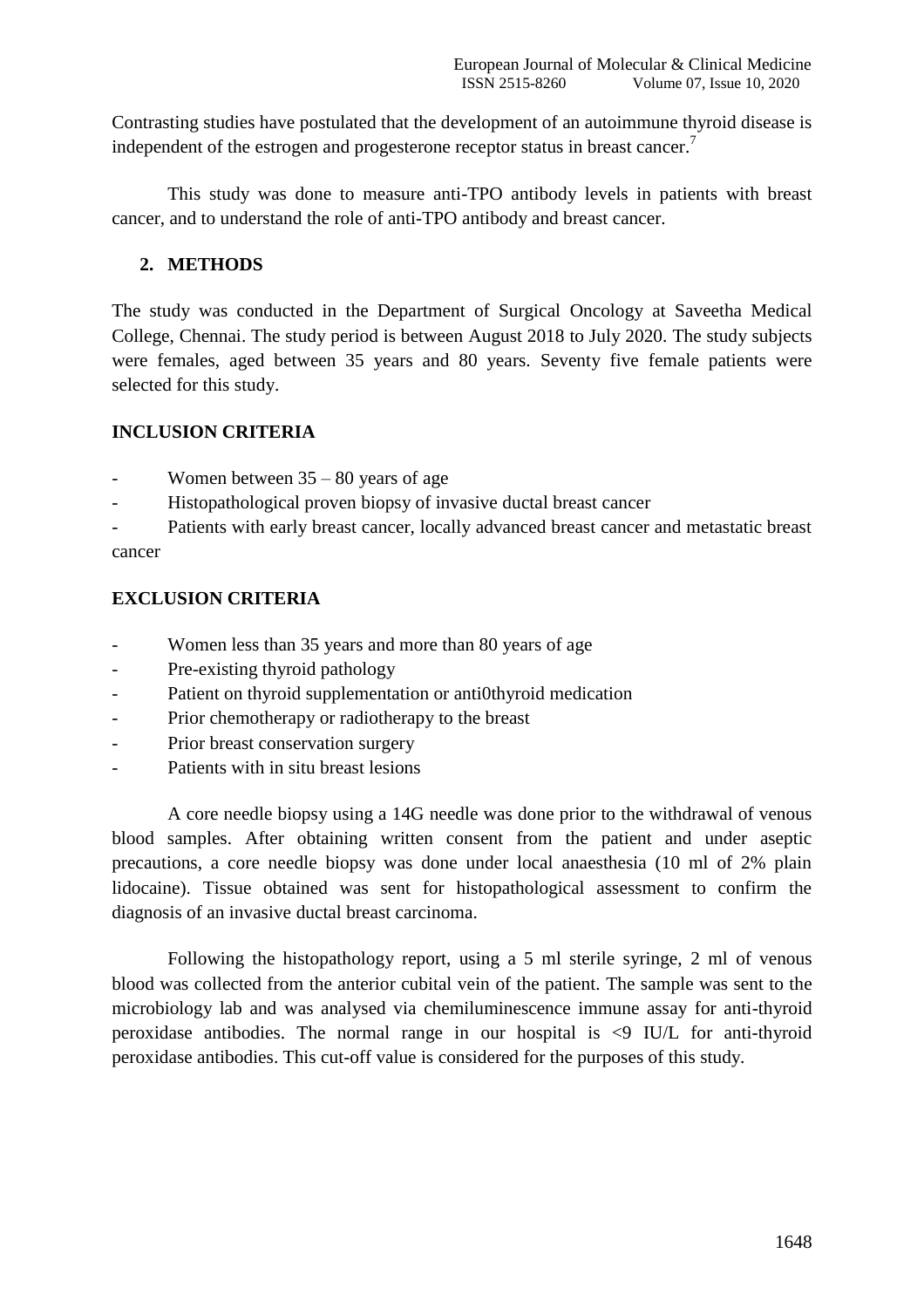# **3. RESULTS**

All statistical analysis was performed using statistical package for social science for Microsoft windows. The data were not normally distributed and therefore non-parametric tests were performed. Descriptive statistics were presented as numbers and percentages.

The data were expressed as mean and SD. Independent sample test, Mann-Whitney test and chi-square test was used. A two-sided P value <0.05 was considered statistically significant. Out of these 75 subjects, 21.3% of women with breast cancer were having elevated levels of anti – thyroid peroxidase antibodies. 4% women lying in the age group of 35- 50 years and 17.3% women in the age group of 51-80 years were having elevated levels of anti – thyroid peroxidase antibodies with mean serum anti-TPO antibodies levels of  $3.62 \pm$ 2.89 mIU/ml and  $6.46 \pm 15.19$  mIU/ml respectively. These observations are tabulated in Table 1.

|  | Table 1: Observed data. |  |
|--|-------------------------|--|
|--|-------------------------|--|

| Age group | Percentage of women with Serum Anti-TPO |                                |
|-----------|-----------------------------------------|--------------------------------|
|           | breast<br>cancer                        | with   antibody levels in      |
|           | <b>Anti-TPO</b><br>elevated             | IU/ml                          |
|           | antibody levels                         | $(\text{mean}\pm S\textbf{D})$ |
|           |                                         |                                |
| $35 - 50$ | 4%                                      | $3.62 \pm 2.89$                |

## **4. DISCUSSION**

The relationship between autoimmune thyroid disease and breast cancer is unclear. Studies investigating the relationship have resulted in conflicting results. It has been proposed that the presence of thyroid abnormalities may influence breast cancer progression.<sup>8</sup> The correlation between breast cancer and raised anti-TPO antibodies have been mentioned in various studies. Some studies have attributed the iodine concentrating ability of thyroid follicular and breast epithelial cells via sodium iodide symporter expression. Another study demonstrated the existence of TSH receptors in the breast tissue and their interaction of thyroid autoantibodies with receptors present on neoplastic breast tissues.  $9,10$ 

Muller et al suggested that higher levels of TPO can serve as prognostic factor in patients with breast cancer. It has been observed that the breast tumor cells and thyroid tissue share common properties of expressing TPO and the sodium iodide symporter gene.<sup>11</sup>

In areas where endemic goitre is common, some studies have hypothesised that there might be an endocrine stimuli could interact with receptors on breast tumors as well as thyroid tissue.<sup>12</sup> These findings may contribute to the identification of common genetic and environmental factors underlying this disease association. The feeding areas for our hospital in our study is not endemic to goitre and this relationship could not be made out.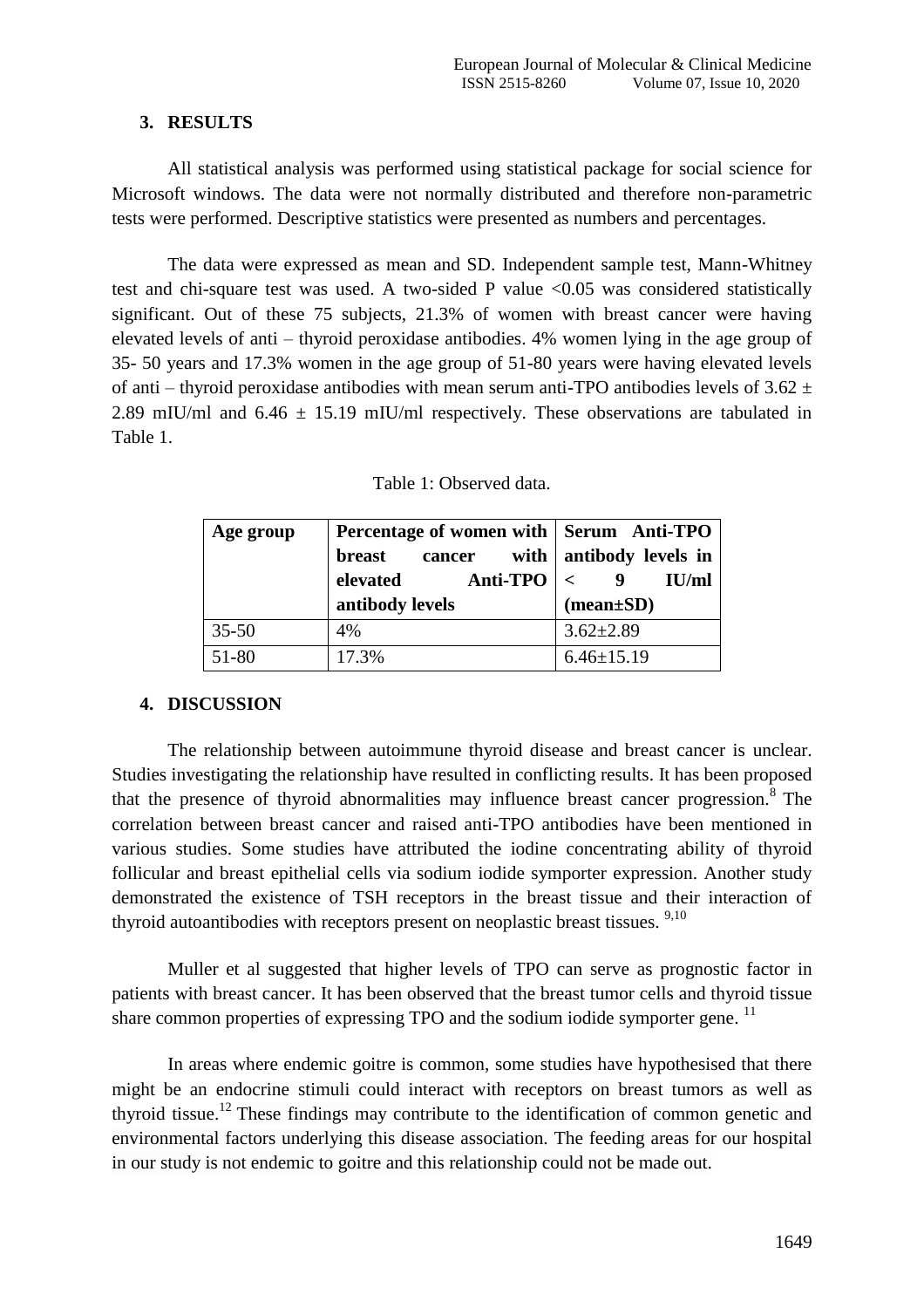Autoimmune thyroid disorders are predominantly associated with the presence of thyroid autoantibodies directed to TPO and thyroglobulin.<sup>13,14</sup> Our results indicate an increased prevalence of anti-TPO antibodies in patients with breast cancer. It has been demonstrated that there was an overall increased prevalence of both thyroid disorders and TPO Ab in patients with breast carcinoma. In the present study, screening could detect 21% of breast cancer patients were positive for anti-TPO antibodies.

Grani et al revealed that the presence of anti-TPO antibodies was associated with a reduced incidence of distant metastases in breast cancer patients.<sup>15</sup> These findings suggest the usefulness of screening for thyroid disease in any patient with breast cancer.

Our study highlights that there is a correlation between anti-TPO antibodies and breast cancer. Additionally, the percentage of post menopausal women with raised anti-TPO antibodies is more than the group of premenopausal women with breast cancer. Obesity is one of the risk factors in the development of breast cancer among post-menopausal women. Adipose tissue is responsible for the production of hormones and cytokines that helps in regulating the thyroid hormones.<sup>16</sup>

## **5. CONCLUSION**

Prevalence of anti-thyroid peroxidase antibodies is high among women with breast cancer. These results have implications both for screening of patients for thyroid disorders and also for development of new prognostic markers. Therefore, routine screening of antithyroid peroxidase antibodies is preferable among women with breast cancer**.** More robust data in terms of numbers to correlate age wise distribution and BMI scale between breast cancer patients and normal population may provide conclusive evidence in this regard.

## **6. REFERENCES**

- [1] Garcia M, Jemal A, Ward EM, et al. Global Cancer Facts & Figures 2007. American Cancer Society. 2007
- [2] Jemal A, Siegel R, Xu J, et al. Cancer statistics, 2010. CA Cancer J Clin. 60:277–300.
- [3] Ruf J, Carayon P (Jan 2006). "Structural and functional aspects of thyroid peroxidase". *Archives of Biochemistry and Biophysics*. 445(2): 269–77.
- [4] Rapoport B McLachlan SM 2001Thyroid autoimmunity. *J Clin Invest* 108:1253–1259
- [5] [Sabitha Kandi,](http://www.atmph.org/searchresult.asp?search=&author=Sabitha+Kandi&journal=Y&but_search=Search&entries=10&pg=1&s=0) [Pragna Rao](http://www.atmph.org/searchresult.asp?search=&author=Pragna+Rao&journal=Y&but_search=Search&entries=10&pg=1&s=0) 2012 Anti-thyroid peroxidase antibodies: Its effect on thyroid gland and breast tissue Annals of tropical medicine and public health. Vol 5, Issue 1,page 1-2
- [6] Smyth PPA, Smith DF, McDermott EWM, Murray MJ, Geraghty JG, O'Higgins NJ. A direct relationship between thyroid enlargement and breast carcinoma. J Clin Endocrinol Metab 1996;81:937–41
- [7] G. Grani, P. Dicorato, M. Dainelli, I. Coletta, A. Calvanese, M. Del Sordo, A. De Cesare, F.M. Di Matteo, V. D'Andrea,A. Fumarola et al. Thyroid diseases in women with breast cancer. *Clin Ter 2012; 163 (6):e401-404*